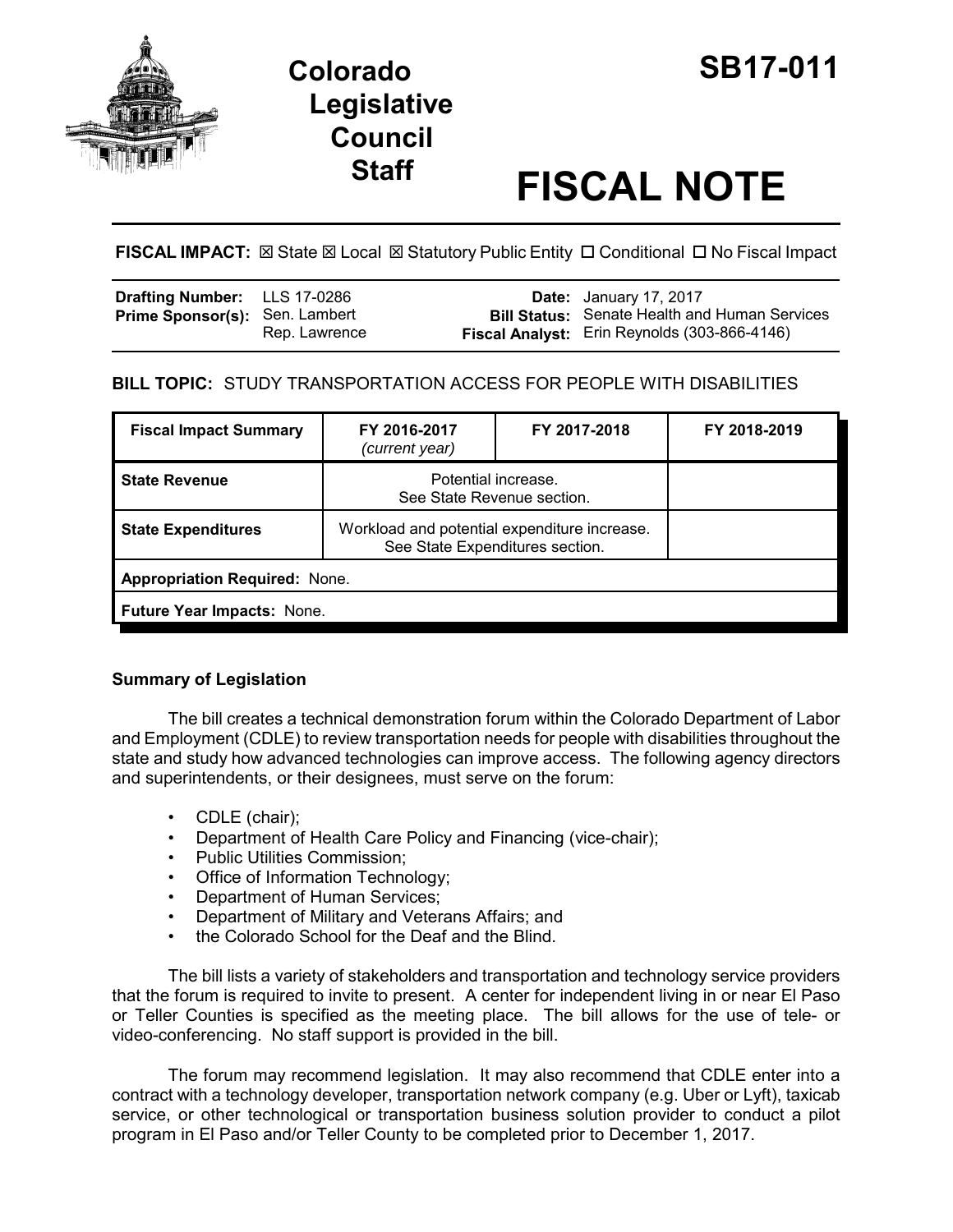January 17, 2017

The forum must meet before July 1, 2017, and may meet as many times as deemed necessary by the chair. No later than December 31, 2017, it must publish a report of its research and findings on CDLE's website and provide copies to the Governor, the leadership of the General Assembly, and to members of the Joint Budget Committee. It repeals July 1, 2018.

#### **State Revenue**

Should the forum recommend that CDLE procure and contract for a pilot program, a funding source will need to be identified in FY 2016-17 or FY 2017-18. The CDLE may unconditionally accept gifts, grants, and donations to fund its programs. As of this writing, no source of gifts, grants, or donations has been identified. Gifts, grants, and donations are TABOR exempt.

#### **State Expenditures**

From FY 2016-17 through FY 2017-18, the bill will increase workload and potentially increase expenditures in CDLE. It will also minimally increase workload in the other agencies that are required to participate in the forum. The workload increase can be accomplished within the existing appropriations of each agency. The potential expenditure increase to CDLE is discussed further below.

*Department of Labor and Employment.* CDLE will provide leadership, communications resources, and research to the forum within existing workloads. Should the forum recommend that CDLE procure and contract for a pilot program, and a source of gifts, grants, or donations be identified to fund the pilot program, expenditures will increase by the amount of the grant. If a grant source is not identified, the department may require funding through the annual budget process to conduct the pilot program. Additional time may be required to complete a competitive procurement and implement a study. See Technical Note.

**Other agencies.** In addition to the CDLE, several state agencies are named participants in the forum, including the Department of Health Care Policy and Financing; the Public Utilities Commission in the Department of Regulatory Agencies; the Office of Information Technology in the Governor's Office; the Department of Human Services; the Department of Military and Veterans Affairs; and the Colorado School for the Deaf and the Blind in the Department of Education. These agencies can accomplish the workload impact of participating in the forum within existing appropriations.

#### **Local Government and Statutory Public Entity Impact**

County social service agencies may experience a minimal workload increase to participate in the forum. While other local governments and statutory public entities are not named participants in the forum, these groups will experience a minimal workload impact to the extent they participate in the forum's stakeholder process.

#### **Technical Note**

If funding is identified for a pilot program, the bill's six-month time frame to conduct a pilot program may not provide enough time for a competitive procurement process to occur.